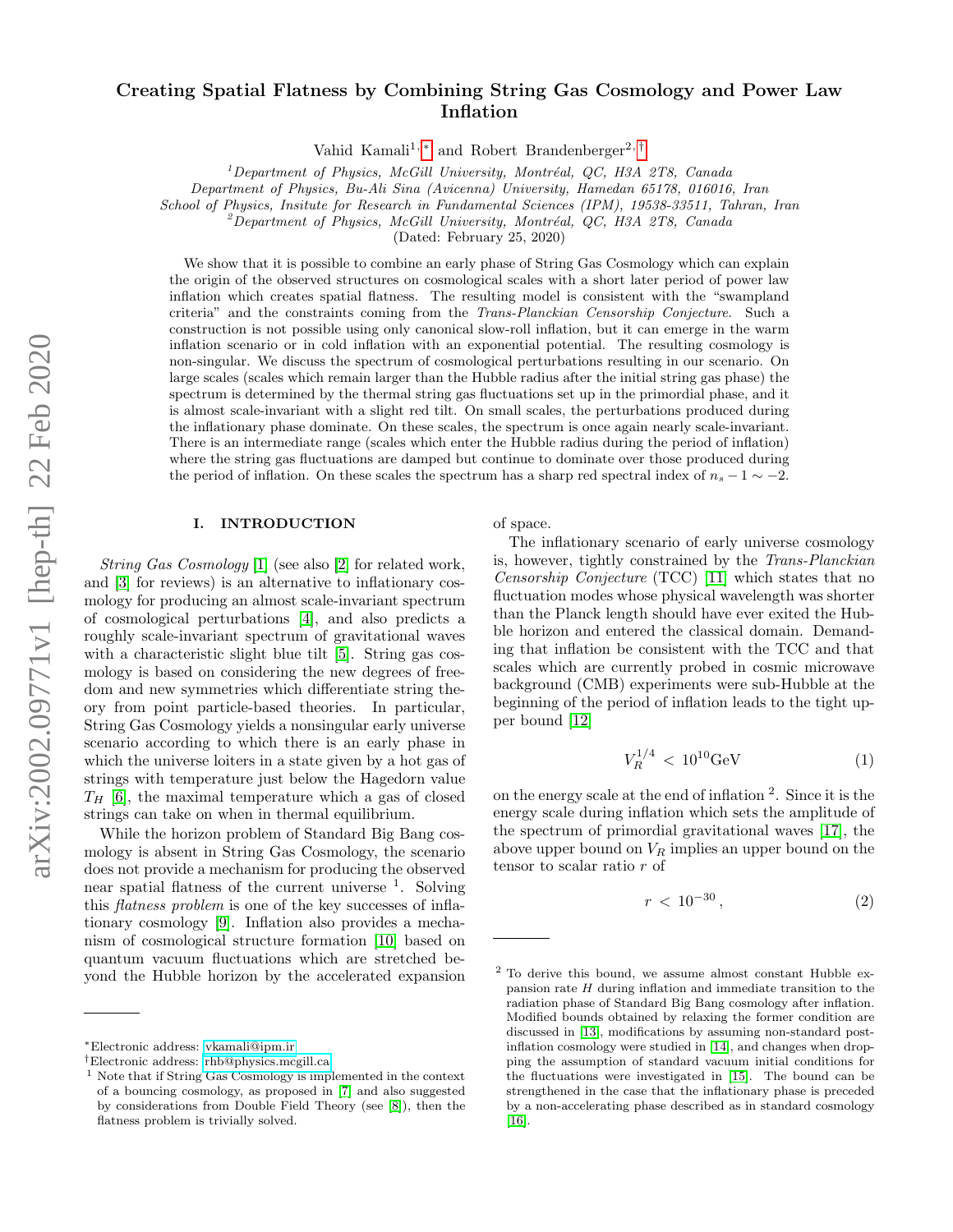2

which in unobservably small given present technology of CMB cosmology. Note, in addition, that unnatural finetunings of the inflationary model are required in order to render [\(1\)](#page-0-2) consistent with the observed amplitude of the spectrum of cosmological perturbations.

There is also a tension between standard cold inflation (obtained by using a canonically normalized and weakly coupled scalar matter field to obtain the almost exponential expansion of space in the context of Einstein gravity as the theory of space and time) and superstring theory. According to the swampland conjectures (see [\[18\]](#page-8-3) for reviews) the field range over which an effective theory of a scalar field  $\varphi$  is consistent with underlying fundamental theory is constrained to be [\[19\]](#page-8-4) smaller than  $dm_{pl}$ , where  $m_{pl}$  is the Planck mass and d is a constant of order 1, and its potential energy function  $V(\varphi)$  for fields which dominate the evolution of the universe must obey [\[20\]](#page-8-5) the condition

<span id="page-1-0"></span>
$$
\frac{|V'|}{V} > \frac{c}{m_{pl}}\,,\tag{3}
$$

where  $c$  is a constant of order 1, and a prime indicates a derivative with respect to  $\varphi$ <sup>3</sup>. This condition is in conflict with the requirements of slow-roll inflation [\[22\]](#page-8-6) (but not yet, given the current data, with the conditions on a quintessence potential for Dark Energy [\[23\]](#page-8-7)).

As shown in [\[13\]](#page-7-8), in a model of power law inflation where H decreases as  $1/t$ , the constraints from the TCC can be relaxed, and the swampland criterion on the slope of the potential can be satisfied [\[23\]](#page-8-7). However, the spectrum of fluctuations emerging from quantum vacuum perturbations has a tilt which is too large to be compatible with observations.

Instead of trying to obtain cold power law inflation (inflation generated by a scalar field only very weakly coupled to other matter), it is possible to realize this scenario in the context of warm inflation. Warm inflation [\[24\]](#page-8-8) in the high dissipation regime is a variant of scalar field-driven inflation in which the dynamics of the scalar field is dominated by friction due to coupling to other matter rather than Hubble friction. As a consequence, the potential  $V(\varphi)$  can be sufficiently steep to meet the condition [\(3\)](#page-1-0) without strongly violating the slow-roll conditions [\[25\]](#page-8-9). The TCC, on the other hand, still imposes stringent constraints on the energy scale of warm inflation if we demand that inflation remains as a causal mechanism of explaining the observed structure on the largest scales [\[26\]](#page-8-10).

In this Letter we point out that it is possible to combine an early phase of String Gas Cosmology which can explain the origin of the observed structures with a short later period of power law inflation which creates spatial flatness. The resulting model is consistent with the swampland criteria and the constraints coming from the TCC. We also show that this result cannot be achieved with a period of canonical slow-roll inflation. An advantage of the scenario we are proposing is that the amplitude of the spectrum of cosmological fluctuations and gravitational waves can be large without having to impose any unnatural fine-tunings of the inflationary model.

In the following we will use units in which the speed of light, Planck's constant and Boltzmann's constant are set to 1. The reduced Planck mass and Planck length are denoted by  $m_{pl}$  and  $l_{pl}$ , respectively. We work in terms of the usual Friedmann-Lemaitre-Robertson-Walker metric with cosmological scale factor  $a(t)$ . The Hubble expansion rate is  $H(t) \equiv \dot{a}/a$ , the overdot denoting a time derivative. The inverse of  $H(t)$  is the Hubble radius (Hubble horizon)  $l_H(t)$  which separates scales (sub-Hubble) on which the cosmological fluctuations oscillate from scales (super-Hubble) where the oscillations freeze out, the fluctuations squeeze and can become classical (see e.g. [\[27\]](#page-8-12) for an in-depth review of the theory of cosmological fluctuations, [\[28\]](#page-8-13) for an overview, and [\[29\]](#page-8-14) for a discussion of the classicalization of fluctuations).

### II. COMBINING STRING GAS COSMOLOGY WITH POWER LAW VS. ALMOST EXPONENTIAL INFLATION

Figure 1 represents a sketch of the space-time diagram which we have in mind. The universe is assumed to begin as a hot gas of closed strings with temperature close to the limiting temperature  $T_H$ . We assume that a thermal equilibrium state is established. At a critical time  $t_p$ , a phase transition to an expanding phase of Standard Cosmology takes place. Since the phase transition at the end of the stringy phase results in the production of radiation, we assume that the universe is dominated by radiation after  $t_p$ . Between  $t_i$  and  $t_R$  we assume that there is a period of warm inflation. If the thermal correlation functions in the early stage have holographic scaling with size (i.e. they scale with the area as opposed to the volume), as they have for a gas of closed strings on a compact space [\[4,](#page-6-3) [30\]](#page-8-15), then the spectrum of cosmological fluctuations is scale-invariant with a slight red tilt, like what is predicted in simple inflationary models. The induced spectrum of gravitational waves is scale-invariant, but with a slight blue tilt [\[5\]](#page-7-0).

For our model, we demand that scales which are currently probed in CMB experiments remain outside of the Hubble radius at all early times. Otherwise, the spectrum of cosmological fluctuations and gravitational waves produced in the early phase will be disrupted. This sets an upper bound on the duration of inflation. On the other hand, in order for inflation to solve the flatness problem, the period of inflation has to be sufficiently long. Below we show that these two conditions are inconsistent for simple slow-roll inflation, but that they can become consistent in the case of power law or warm inflation.

 $3$  For a determination of the value of the constant  $c$  in the context of string gas cosmology see [\[21\]](#page-8-11).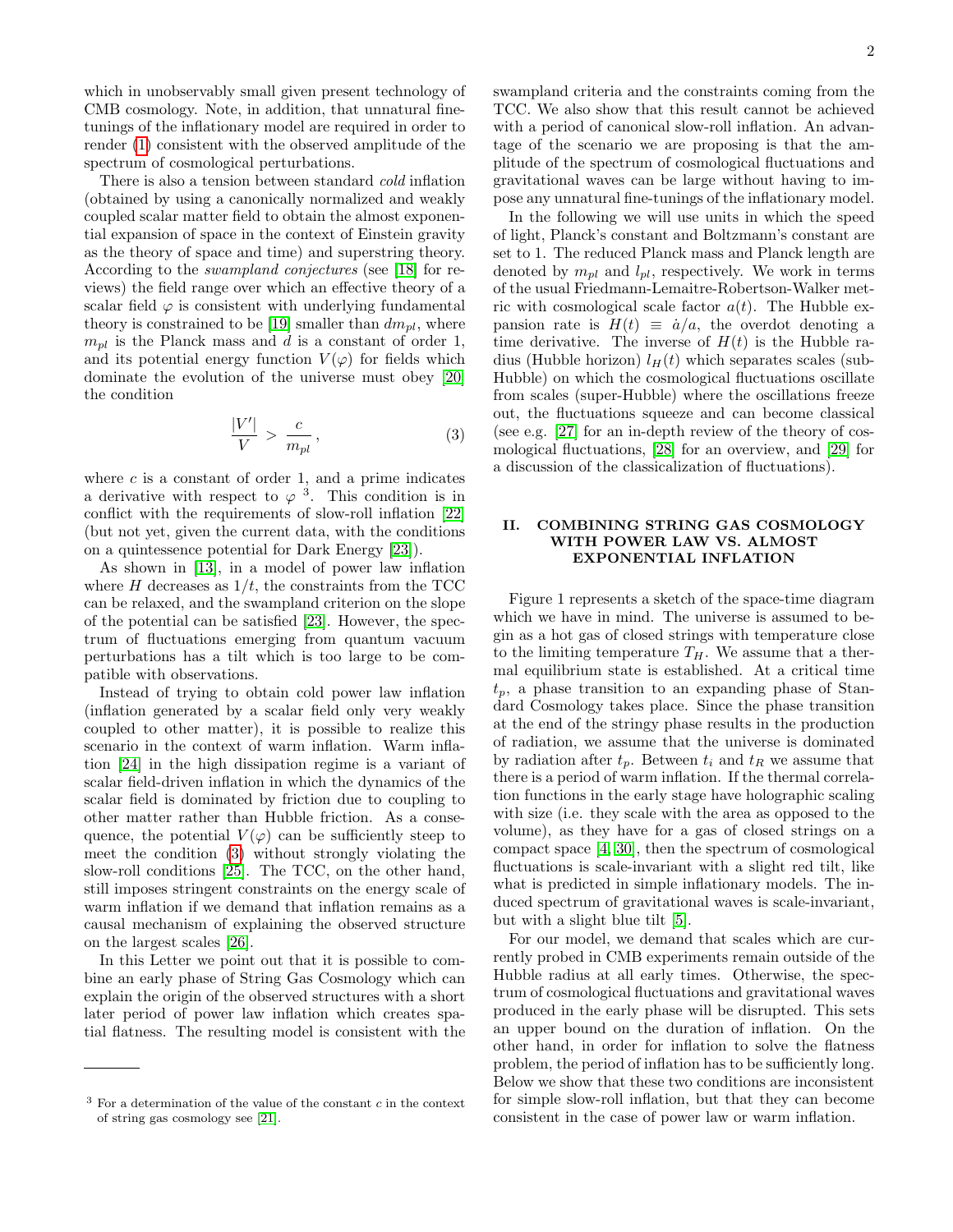

FIG. 1: Space-time (time along the vertical axis, physical distance along the horizontal axis) sketch of the cosmology of an early phase of String Gas Cosmology for  $t < t_p$  with a later phase of inflation lasting from  $t = t_i$  to  $t = t_R$ . We require that scales which are currently probed in CMB experiments (denoted by k in the graph) are outside the Hubble horizon (denoted by  $l_H$ ) at the beginning of inflation. In this case, the spectrum of cosmological perturbations and gravitational waves on these scales is set by the String Gas Cosmology phase. We demand that the inflationary phase does not violate the TCC. This condition is depicted to be marginally satisfied in the example shown in the sketch: the dashed line starting at  $t_i$  with Planck length (the dashed vertical axis labelled p indicates the Planck length) and growing to be equal to the Hubble radius at time  $t_R$  indicates the physical wavelength of the comoving scale which had Planck length at time  $t_i$ . In the drawing we assume that the String Gas phase is quasi-static. In this case the physical length of a fixed comoving mode is constant in time.

To be specific, we will assume (as in [\[13\]](#page-7-8)) an inflationary phase during which the equation of state parameter  $w$  is constant. This is obtained if

<span id="page-2-1"></span>
$$
\dot{\varphi}^2 = \beta V(\varphi) \,, \tag{4}
$$

where  $\beta < 1$  is a constant. In this case the energy density in  $\varphi$  scales as

$$
\rho(t) \sim a(t)^{-3\beta/(1+\beta/2)}.
$$
 (5)

Such a dynamics can be obtained in cold inflation with an exponential potential  $4$  or in the context of warm inflation.

If we take  $\Omega_K < 10^{-2}$  (where  $\Omega_K$  is the fractional contribution of spatial curvature to the critical energy density) at the present time and we assume that the radiation phase of Standard Cosmology starts right after inflation, then the constraint on  $\Omega_K$  at the end of inflation is

<span id="page-2-0"></span>
$$
\Omega_K(t_R) \, < \, 10^{-2} \frac{T_0 T_{eq}}{T_R^2} \,, \tag{6}
$$

where  $T_0$  is the present CMB temperature and  $T_{eq}$  is the temperature at the time of equal matter and radiation. In order for inflation to solve the flatness problem, the relative decrease in the density of curvature during the inflationary phase must be greater than the increase which takes place after inflation. Thus, in order to be

<sup>4</sup> The potential needs to be modified at low values of the potential energy to allow for a *graceful exit* from inflation.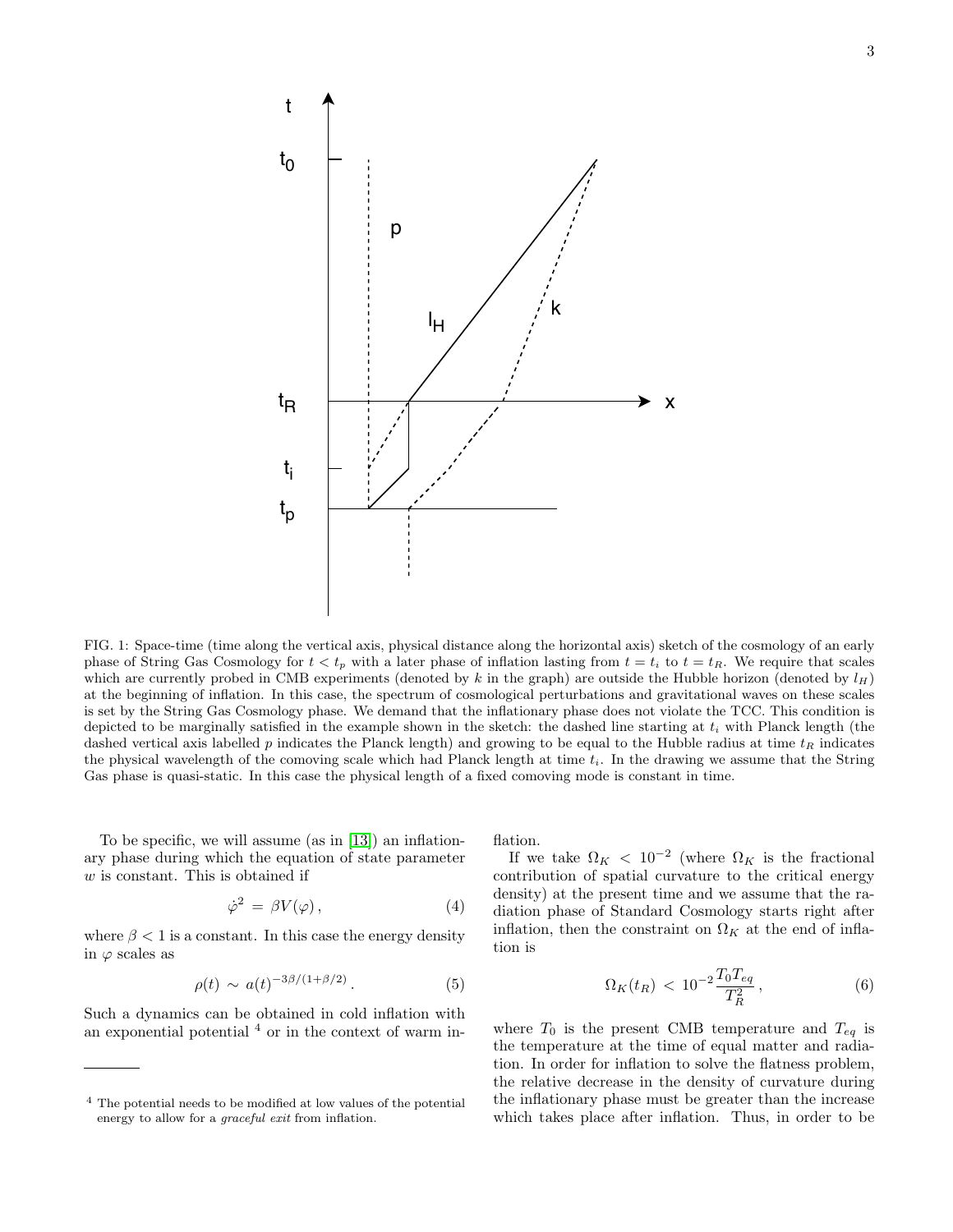consistent with [\(6\)](#page-2-0), we require

<span id="page-3-3"></span>
$$
\left(\frac{a_i}{a_R}\right)^{2-3\beta/(1+\beta/2)} < 10^{-2} \frac{T_0 T_{eq}}{T_R^2} \,,\tag{7}
$$

where  $a_i$  and  $a_R$  denote the values of the scale factor at the beginning and the end of inflation, respectively.

On the other hand, we require that the comoving scale corresponding to the current Hubble radius remain larger than the Hubble length at the beginning of inflation, i.e.

<span id="page-3-0"></span>
$$
H(t_i)^{-1} < H_0^{-1} \frac{T_0}{T_R} \frac{a_i}{a_R} \,, \tag{8}
$$

where  $H_0$  is the current Hubble radius, and  $a_i$  and  $a_R$ denote the scale factor at times  $t_i$  and  $t_R$ , respectively. Making use of the Friedmann equation we have

<span id="page-3-1"></span>
$$
H(t_i)^2 = \frac{1}{3} m_{pl}^{-2} (1 + \beta/2) V_i
$$
 (9)  

$$
H_0^2 = \frac{1}{3} m_{pl}^{-2} g^* T_0^3 T_{eq}
$$

where  $V_i$  is the value of the scalar field potential energy at the beginning of inflation, and  $g^*$  is the number of spin degrees of freedom in the radiation bath. Note that the factor  $(1+\beta/2)$  takes into account the kinetic energy which is not negligible unless  $\beta \ll 1$ . Assuming instantaneous onset of the radiation phase after inflation we can express  $T_R$  in [\(8\)](#page-3-0) in terms of the value of the potential energy  $V_R$  at the end of inflation:

<span id="page-3-2"></span>
$$
(1 + \beta/2)V_R = g^*(T_R)T_R^4.
$$
 (10)

Making use of  $(9)$  and  $(10)$ ,  $(8)$  becomes

<span id="page-3-4"></span>
$$
\frac{V_R}{V_i} < \frac{T_R^2}{T_0 T_{eq}} \left(\frac{a_i}{a_R}\right)^2,\tag{11}
$$

if we neglect entropy production after inflation (in which case the  $g^*$  factors are the same). Note that the factors of  $1/3$  and  $(1+\beta/2)$  have cancelled out. In order to compare with the condition  $(7)$  it is useful to rewrite  $(11)$  as

<span id="page-3-5"></span>
$$
\left(\frac{a_i}{a_R}\right)^2 > \frac{T_0 T_{eq}}{T_R^2} \frac{V_R}{V_i} \,. \tag{12}
$$

In the case of standard slow-roll inflation  $\beta$  can be set to zero and the ratio of the potential energies at the beginning and end of inflation is approximately 1. Hence, the conditions [\(7\)](#page-3-3) and [\(12\)](#page-3-5) are clearly in conflict. Thus, in this case inflation and String Gas Cosmology cannot be combined such that inflation solves the flatness problem while the cosmological fluctuations on large scales are given by String Gas Cosmology.

In order to determine whether the conditions [\(7\)](#page-3-3) and [\(11\)](#page-3-4) can be consistent in a more general context, we must find an approximate expression for the ratio of the potential energies at the beginning and end of inflation. Following what was done in the Appendix of [\[13\]](#page-7-8), we start with the evolution equation of  $\varphi$  during inflation

<span id="page-3-6"></span>
$$
\Gamma \dot{\varphi} = -V',\tag{13}
$$

where  $\Gamma = 3H$  in the case of cold inflation, and  $\Gamma > 3H$ is the friction coefficient in the case of warm inflation <sup>5</sup> . To be specific, we set

<span id="page-3-7"></span>
$$
\Gamma \equiv \mathcal{F}H\,,\tag{14}
$$

and we take  $\mathcal F$  to be a constant. Multiplying both sides of [\(13\)](#page-3-6) by  $\dot{\varphi}$ , making use of [\(4\)](#page-2-1) and integrating both sides yields

$$
\int \Gamma \beta dt = -\ln \frac{V_i}{V_R} \,. \tag{15}
$$

Making use of [\(14\)](#page-3-7) we obtain

<span id="page-3-9"></span>
$$
\frac{V_i}{V_R} = \left(\frac{a_R}{a_i}\right)^{\mathcal{F}\beta}.\tag{16}
$$

In this case [\(12\)](#page-3-5) becomes

<span id="page-3-8"></span>
$$
\left(\frac{a_i}{a_R}\right)^{2-\mathcal{F}\beta} > \frac{T_0 T_{eq}}{T_R^2} \,,\tag{17}
$$

and conditions [\(7\)](#page-3-3) and [\(17\)](#page-3-8) can be consistent provided that

$$
\mathcal{F}\beta > \frac{3\beta}{1 + \beta/2}.
$$
 (18)

This is easy to achieve in the case of warm inflation when  $F$  is significantly larger than 3. The condition, however, can also be satisfied in cold inflation provided that  $\beta$  is not too small.

Recall that the result [\(16\)](#page-3-9) was obtained neglecting the  $\ddot{\varphi}$  term in the scalar field equation of motion. For cold inflation ( $\mathcal{F} = 3$ ) with  $\beta < 1$  this is a bad approximation. As shown in the Appendix of [\[13\]](#page-7-8), the second derivative term can be explicitly taken into account and one obtains

$$
\frac{V_i}{V_R} = \left(\frac{a_R}{a_i}\right)^{3\beta/\sqrt{1+\beta/2}}.\tag{19}
$$

In this case, [\(12\)](#page-3-5) becomes

<span id="page-3-10"></span>
$$
\left(\frac{a_i}{a_R}\right)^{2-3\beta/\sqrt{1+\beta/2}} > \frac{T_0 T_{eq}}{T_R^2},
$$
\n(20)

In this case conditions [\(7\)](#page-3-3) and [\(20\)](#page-3-10) can be consistent. In fact, the larger the value of  $\beta$ , the easier it becomes to simultaneously satisfy both criteria.

# III. CONSISTENCY WITH THE TCC

We now show that the above scenario for combining String Gas Cosmology and inflation can be made consistent with the TCC. The TCC [\[11\]](#page-7-6) states that no scales

<sup>5</sup> Note that we are neglecting the acceleration term in the scalar field equation of motion. This approximation ceases to be justified when  $\beta$  approaches the value 1.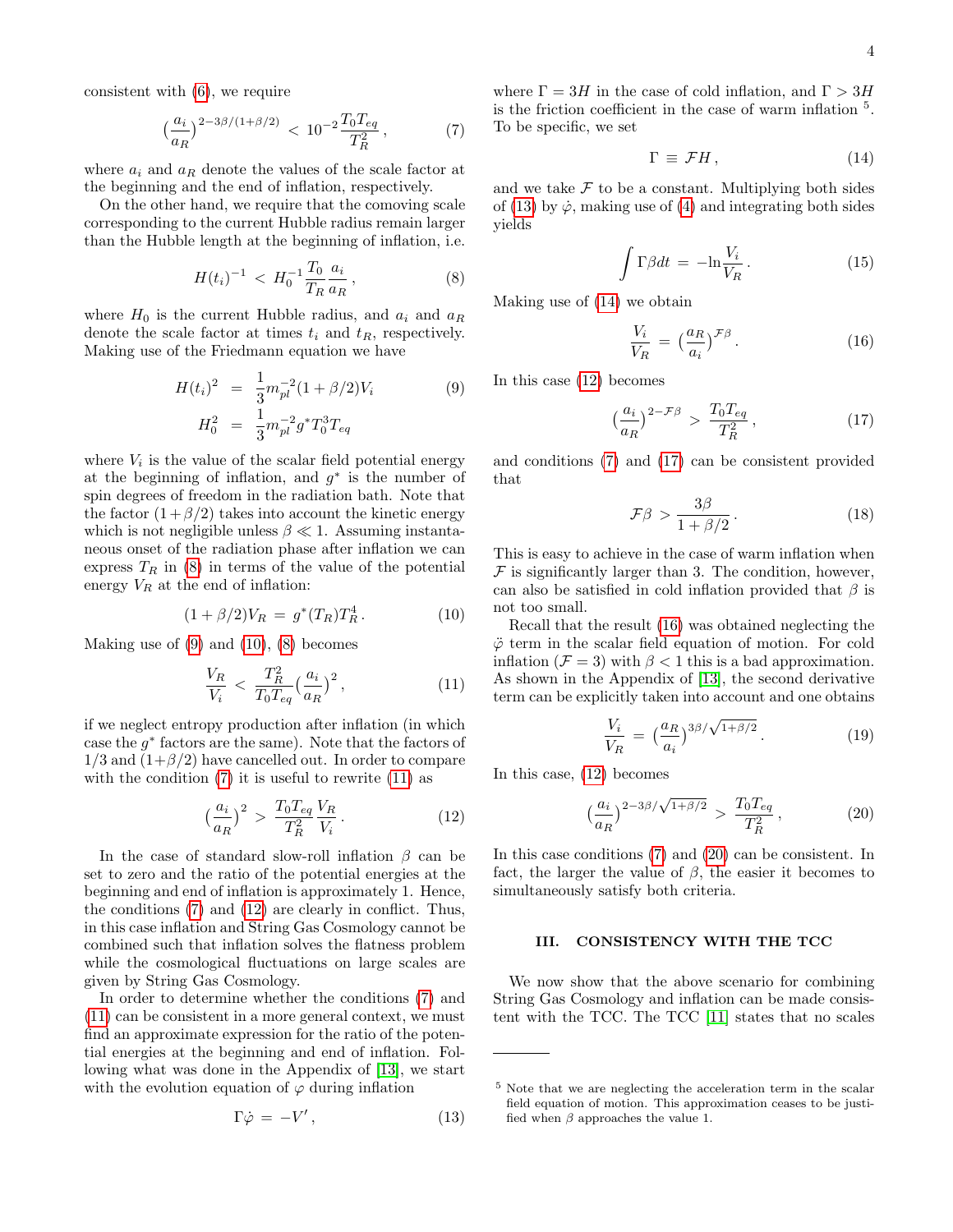which were trans-Planckian at the beginning of inflation ever exited the Hubble horizon. The mathematical formulation of this condition is

$$
\frac{a_R}{a_i} l_{pl} < H^{-1}(t_R). \tag{21}
$$

Taking the square of both sides, using the Friedmann equation to substitute for  $H(t_R)$  in terms of  $T_R$ , and rearranging, this condition becomes

$$
\left(\frac{a_i}{a_R}\right)^2 > \frac{1}{3}g^*(T_R)\left(\frac{T_R}{m_{pl}}\right)^4,\tag{22}
$$

which states that the period of inflation cannot last too long.

However, in order for inflation to solve the flatness problem, there is a lower bound [\(7\)](#page-3-3) on the duration of inflation. This lower bound is consistent with the TCC if

$$
\frac{1}{3}g^*(T_R)\left(\frac{T_R}{m_{pl}}\right)^4 < \left(\frac{a_i}{a_R}\right)^2 < \left(10^{-2}\frac{T_0T_{eq}}{T_R^2}\right)^{1/(1-3\beta/(2+\beta))},\tag{23}
$$

which can be consistent only if the following inequality

$$
\left[\frac{1}{3}g^*(T_R)\right]^{1-\tilde{\beta}}\left(\frac{T_R}{m_{pl}}\right)^{4(1-\tilde{\beta})} < 10^{-2}\frac{T_0T_{eq}}{T_R^2} \,. \tag{24}
$$

is satisfied, where

$$
\tilde{\beta} \equiv \frac{3\beta}{2+\beta} \,. \tag{25}
$$

This can be written as the following upper bound on the temperature after the end of inflation (which is the energy scale at the end of inflation)

$$
\frac{T_R}{m_{pl}} \quad < \quad \left[3g^*(T_R)^{-1}\right]^{(1-\tilde{\beta})/(6-4\tilde{\beta})} \tag{26}
$$
\n
$$
\times 10^{-2/(6-4\tilde{\beta})} \left(\frac{T_0 T_{eq}}{m_{pl}^2}\right)^{1/(6-4\tilde{\beta})}.
$$

This upper bound depends on the value of  $\beta$ .

Taking the example  $\beta = 1/2$  we obtain

<span id="page-4-0"></span>
$$
\frac{T_R}{m_{pl}} < \mathcal{O}(1) 10^{-16} \,, \tag{27}
$$

and in the limit  $\beta \to 0$ 

$$
\frac{T_R}{m_{pl}} < \mathcal{O}(1) 10^{-11} \,, \tag{28}
$$

which indicates that a very low energy scale at the end of inflation is required (significantly smaller than the bound obtained from the TCC alone for canonical inflation).

Given the low temperature at the end of inflation we might worry whether our scenario is indeed able to solve the flatness problem. If the onset of inflation takes place at a temperature much lower than the Hagedorn temperature, then fine tuning of the initial curvature would be

required in order to prevent the recollapse of the universe before inflation can set in. Thus, we must determine the energy scale when inflation begins. A lower bound on this energy scale can be obtained by making use of the lower bound [\(7\)](#page-3-3) on the change of the scale factor  $a_i/a_R$ during the inflationary period, coupled to the equation [\(16\)](#page-3-9) which relates the change in the scale factor to the change in the potential energy. To be specific, let us use the values  $\beta = 1/2$ ,  $\mathcal{F} = 3$  and the value of  $T_R$  given by [\(27\)](#page-4-0). In this case we find for the energy scale  $\eta$  at the beginning of inflation

<span id="page-4-1"></span>
$$
\eta > 10^{-6} m_{pl} \,. \tag{29}
$$

In order for string thermal fluctuations in the Hagedorn phase to have the right amplitude to explain the currently observed structures, the energy scale in the Hagedorn phase (which is the string scale) must be roughly  $10^{-2}m_{pl}$  [\[4,](#page-6-3) [31\]](#page-8-16). In order for our proposed merger of string gas cosmology and power law inflation to work, we need the energy scale at the beginning of inflation to be lower than the energy scale in the string gas phase. As explained in the previous paragraph, we would like the energy scale at the onset of inflation to be only slightly lower than this scale. As we see from [\(29\)](#page-4-1), it is easy to satisfy this condition for the value of  $\beta$  which we have chosen. In the limit  $\beta \to 0$  it becomes more difficult to realize our scenario since the lower bound on the value of  $\eta$  decreases and approaches  $T_R$ , and at the same time the upper bound on  $\eta$  obtained from the TCC also decreases towards the value  $T_R$ .

### IV. COSMOLOGICAL FLUCTUATIONS

In this section we discuss the spectrum of cosmological fluctuations which emerges from our model. We work in the context of the usual theory of cosmological perturbations [\[27,](#page-8-12) [28\]](#page-8-13) and consider the perturbed metric in longitudinal gauge

$$
ds^{2} = a^{2}(\eta)[(1+2\Phi)d\eta^{2} - (1-2\Phi)d\mathbf{x}^{2}], \qquad (30)
$$

where  $\Phi(x, t)$  is the relativistic generalization of the Newtonian gravitational potential,  $\eta$  is conformal time and  $\bf{x}$ are the comoving spatial coordinates (here we neglect the spatial curvature of the background). When during the inflationary phase the matter content is dominated by the scalar field  $\varphi$ , the matter field can be expanded in terms of its background value  $\varphi_0(\eta)$  and the fluctuations  $\delta\varphi(\mathbf{x},\eta)$ . The canonical variable for the cosmological fluctuations is [\[32\]](#page-8-17)

$$
v = a\left(\delta\varphi + \frac{\varphi_0'}{\mathcal{H}}\right)\Phi\,,\tag{31}
$$

where  $\mathcal H$  is the Hubble expansion rate in comoving time, and a prime denotes a derivative with respect to comoving time. We need to compute the power spectrum of  $\mathcal{R}$ ,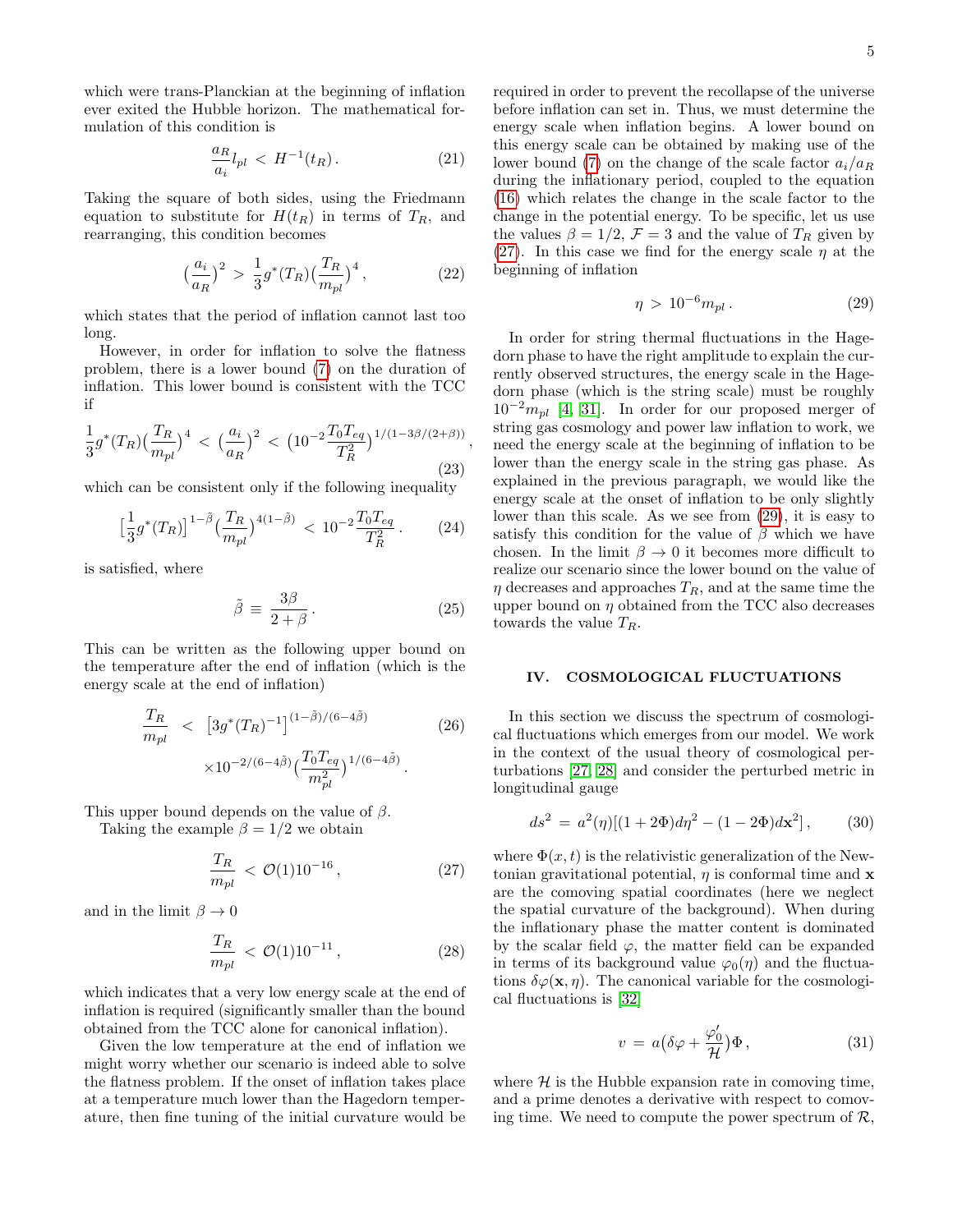the curvature fluctuation in comoving coordinates (coordinates in which  $\delta\varphi = 0$ ). This is given by

$$
\mathcal{R} = z^{-1}v,\tag{32}
$$

where

$$
z = a \frac{\varphi_0'}{\mathcal{H}}.
$$
 (33)

The power spectrum of cosmological perturbations is defined via

$$
\mathcal{P}_{\mathcal{R}}(k) = k^3 |\mathcal{R}(k)|^2, \qquad (34)
$$

where  $\mathcal{R}(k)$  is the Fourier mode of  $\mathcal{R}$ . The spectral slope  $n<sub>s</sub>$  is defined by

$$
\mathcal{P}_{\mathcal{R}}(k) \sim k^{n_s - 1},\tag{35}
$$

and scale-invariance corresponds to  $n_s = 1$ .

The equation of motion for the Fourier mode  $v_k$  of v is

$$
v_k'' + (k^2 - \frac{z''}{z})v_k = 0.
$$
 (36)

Since in general (except in the case of a radiationdominated universe)  $z''/z$  is proportional to  $\mathcal{H}^2$ , the equation implies that  $v$  oscillates on sub-Hubble scales while it is squeezed on super-Hubble scales, with the dominant mode scaling as

$$
v_k \sim z \tag{37}
$$

(in an expanding background). This implies, in turn, that  $R$  is constant on super-Hubble scales (except during a phase transition of the background).

As discussed in [\[4,](#page-6-3) [31\]](#page-8-16), thermal fluctuations of a gas of closed strings in the Hagedorn phase generates a scaleinvariant spectrum of cosmological fluctuations with amplitude

<span id="page-5-0"></span>
$$
\mathcal{P}_{\mathcal{R}}(k) = B\left(\frac{\eta_s}{m_{pl}}\right)^4 \equiv \mathcal{P}_{SG}(k) \,, \tag{38}
$$

where  $\eta_s$  is the string energy scale and B is a constant of the order one. For a string scale similar to the scale of Grand Unification (a scale suggested in the original textbook [\[33\]](#page-8-18) on superstring theory), the amplitude of the resulting spectrum agrees with observations.

In our scenario the fluctuations on large scales are those set up in the Hagedorn phase. Since  $R$  is conserved on super-Hubble scales during the inflationary phase, the spectrum of  $\mathcal R$  is unchanged on these scales, and given by [\(38\)](#page-5-0).

There is a cutoff scale  $k_1$  which corresponds to the mode whose wavelength equals the Hubble radius at the beginning of inflation and is given by

$$
k_1 = \frac{1}{\sqrt{3}} \frac{V_i^{1/2}}{m_{pl}} \left(\frac{V_R}{V_i}\right)^{1/(\mathcal{F}\beta)} (g^*)^{1/4} \frac{T_0}{V_R^{1/4}} (1+\beta/2)^{1/2}.
$$
\n(39)

Modes with  $k > k_1$  were sub-Hubble for a time interval  $t_i < t < t_H(k)$ , where  $t_H(k)$  is the time when the scale exits the Hubble radius again during the inflationary phase. Since on sub-Hubble scales it is the variable  $v$  whose amplitude is conserved, the amplitude of the cosmological perturbation  $\mathcal R$  decreases as  $z^{-1}$  during this time interval. Since we are working with a constant equation of state during the inflationary phase, we have  $z \sim a$ , and hence

<span id="page-5-2"></span>
$$
\mathcal{P}_{\mathcal{R}}(k) = \left(\frac{a(t_i)}{a(t_H(k))}\right)^2 \mathcal{P}_{SG}(k) \quad k_2 > k > k_1. \tag{40}
$$

As shown in the Appendix, this is a very red spectrum with slope

<span id="page-5-3"></span>
$$
n_s - 1 = -\frac{2+\beta}{1-\beta}.
$$
 (41)

As a consistency check, we note that in the limit  $\beta \rightarrow$ 0, the limit of almost exponential inflation, the spectral slope is  $1-n_s \to -2$  which is expected since the spectrum during almost exponential inflation changes by  $\delta n = -2$ .

In the case of inflation there is a second source of fluctuations, namely those produced in the inflationary phase. In the case of warm inflation it is the thermal fluctuations generated during the inflationary phase. There is a transition momentum scale  $k_2$  above which the thermal fluctuations exceed those produced in the original Hagedorn phase. The spectrum of thermal fluctuations in warm inflation is given by [\[34\]](#page-8-19)

$$
\mathcal{P}_{\mathcal{R}}(k)^{\text{warm}} = \frac{\sqrt{3}}{4\pi^{3/2}} \frac{H^3 T}{\dot{\varphi}^2} \left(\frac{Q}{Q_3}\right)^9 Q^{1/2}, \qquad (42)
$$

where  $\mathcal{F} = 3Q$ , and  $Q_3 = 7.3$ . The resulting spectral tilt is

$$
n_s - 1 = -\frac{1.5\beta Q}{2 + \beta},
$$
\n(43)

which corresponds to a slightly red spectrum. Note that in the limit  $\beta \to 0$  we recover a scale-invariant spectrum.

The value of  $k_2$  is set by the condition

$$
\mathcal{P}_{\mathcal{R}}(k)^{\text{warm}} = \left(\frac{a(t_i)}{a(t_H(k))}\right)^2 \mathcal{P}_{SG}(k), \tag{44}
$$

and a short calculation shows that it is given by the implicit equation

$$
\left(\frac{k_2}{k_1}\right)^2 = \frac{\eta_s^4}{V_i} \frac{V(t_H(k_2))^{1/4}}{m_{pl}}\tag{45}
$$

(up to factors of the order of 1), where  $t_H(k)$  is the time when the mode  $k$  exits the Hubble radius during the inflationary phase. As a consistency check, we note  $k_2 > k_1$ for reasonable parameter values.

In the case of cold power law inflation, the quantum vacuum fluctuations at Hubble radius crossing have the spectrum

<span id="page-5-1"></span>
$$
\mathcal{P}_{\mathcal{R}}(k) \sim \left(\frac{H(t_H(k))}{m_{pl}}\right)^2.
$$
 (46)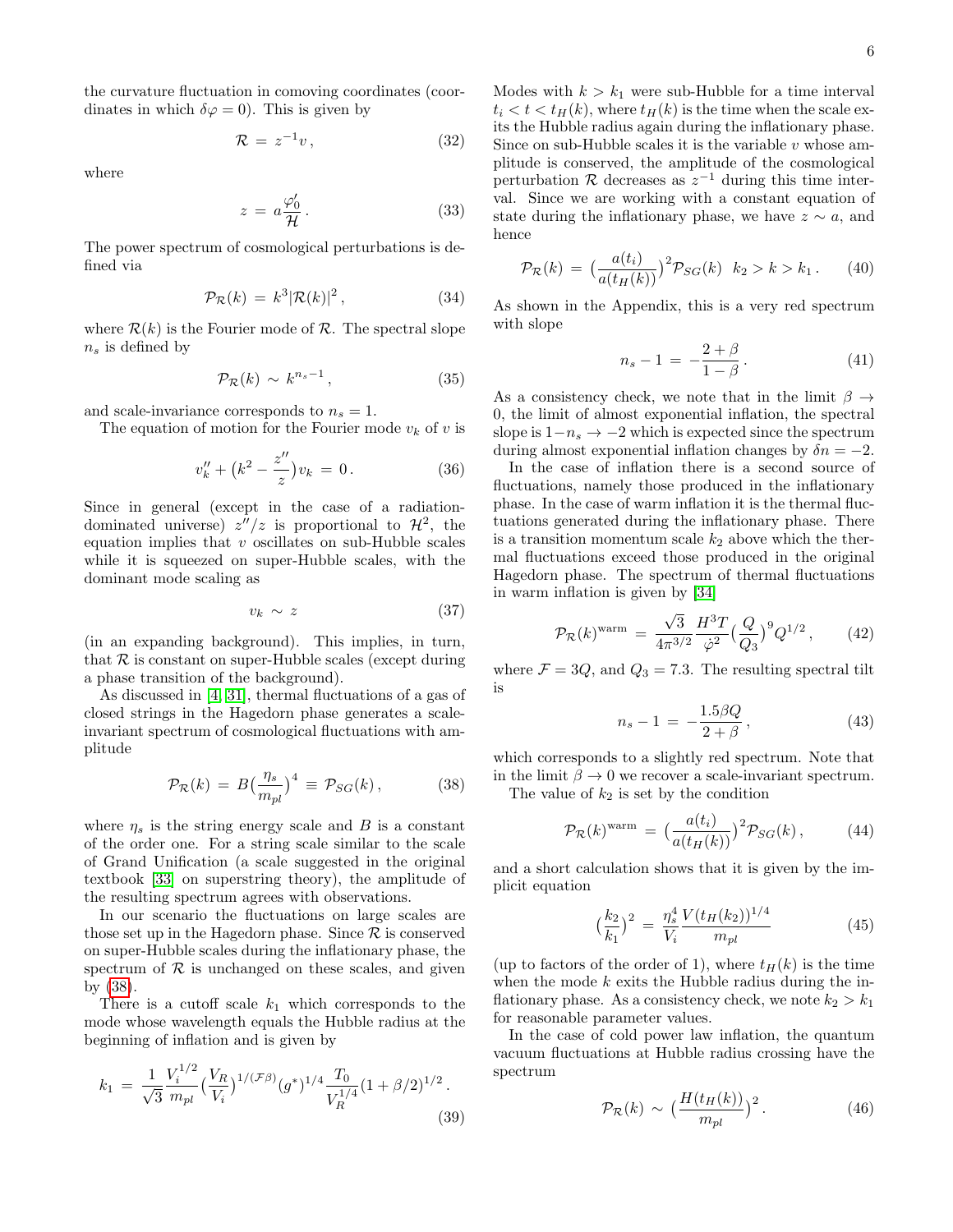The tilt of this spectrum is a red one and is set by the value of β. For  $\beta$  < 1 the magnitude of the tilt is small. The transition scale  $k_2$  is determined by equating [\(46\)](#page-5-1) and [\(40\)](#page-5-2), with the result

$$
k_2 \sim a(t_i) \frac{\eta_s^2}{m_{pl}} \,. \tag{47}
$$

The shape of the resulting spectrum is sketched in Figure 2. The value of  $k_2$  and the tilt for  $k > k_2$  depend on whether we are considering cold power law or warm inflation.

#### V. CONCLUSIONS AND DISCUSSION

We propose that the flatness problem of String Gas Cosmology can be solved by adding a post-Hagedorn phase of power law inflation. We have shown that there are parameter values for which the duration of inflation is sufficiently short such that fluctuation modes which are currently probed in CMB experiments were never inside the Hubble radius during inflation, while the observed spatial flatness can be obtained without tuning the initial spatial curvature during the early string phase. We have shown, in addition, that the model can be rendered consistent with the TCC. The phase of inflation which we are using can be either a phase of warm inflation or a phase of cold inflation with an exponential potential. Since the fluctuations generated during inflation are not those which are probed by current cosmological observations, the constraints on the inflationary model coming from demanding to obtain the right amplitude and slope of the spectrum of fluctuations disappear.

A prediction of our scenario is that the spectrum of cosmological fluctuations is not scale-invariant on small scales. On scales which were never inside the Hubble radius during inflation, the scale-invariant spectrum of cosmological perturbations produced in the string phase [\[4\]](#page-6-3) gets uniformly squeezed during inflation (i.e. squeezed by a factor which is independent of the wavenumber  $k$ ). Note that here we are talking about what happens to the canonical variable  $v$ . On the other hand, modes which were sub-Hubble during inflation oscillate during inflation until they exit the Hubble radius. Hence, the squeezing factor decreases as k increases, and the resulting spectrum obtains a tilt of  $\Delta n_s \sim -2$  compared to the initial almost scale-invariant spectrum. The transition wave number  $k_1$  can be

tuned by adjusting the duration of inflation. On even smaller length scales  $(k > k_2)$ , it is the fluctuations which are produced during the inflationary phase which dominate, and the spectral slope returns to an almost scale-invariant one (with a red tilt whose magnitude depends on the value of  $\beta$ ).

#### Acknowledgement

The research at McGill is supported in part by funds from NSERC and from the Canada Research Chair program. The visit of VK to McGill has also been supported in part by the McGill Space Institute. RB acknowledges hospitality of the Institutes for Theoretical Physics and Particle Astrophysics of the ETH Zurich while this manuscript was being finalized for submission.

#### Appendix

Here we derive the slope of the spectrum of fluctuations given in Eq.  $(41)$ . The starting point is Eq.  $(40)$ . We need to determine the dependence on k of  $a(t_H(k))$ . For a constant value of  $\beta$ , the equation of state parameter in the inflationary phase is

$$
w = -\frac{2-\beta}{2+\beta},\tag{48}
$$

and the scale factor evolves in time as

$$
a(t) \sim t^{\alpha}, \tag{49}
$$

with

$$
\alpha = \frac{2+\beta}{3\beta}.
$$
\n(50)

The Hubble radius crossing condition is

$$
k^{-1}a(t_H(k)) = t_H(k), \t\t(51)
$$

and hence

$$
a(t_H(k))^{-2} \sim t_H(k)^{-2\alpha} \sim k^{-2\alpha/(\alpha-1)}
$$
  
  $\sim k^{-(2+\beta)/(1-\beta)},$  (52)

which yields the result of Eq. [\(41\)](#page-5-3).

- <span id="page-6-0"></span>[1] R. H. Brandenberger and C. Vafa, "Superstrings In The Early Universe," Nucl. Phys. B 316, 391 (1989).
- <span id="page-6-1"></span>[2] J. Kripfganz and H. Perlt, "Cosmological Impact of Winding Strings," Class. Quant. Grav. 5, 453 (1988). doi:10.1088/0264-9381/5/3/006
- <span id="page-6-2"></span>[3] R. H. Brandenberger, "String Gas Cosmology," String

Cosmology, J.Erdmenger (Editor). Wiley, 2009. p.193- 230 [\[arXiv:0808.0746](http://arxiv.org/abs/0808.0746) [hep-th]];

T. Battefeld and S. Watson, "String gas cosmology," Rev. Mod. Phys. 78, 435 (2006) doi:10.1103/RevModPhys.78.435 [\[hep-th/0510022\]](http://arxiv.org/abs/hep-th/0510022).

<span id="page-6-3"></span>[4] A. Nayeri, R. H. Brandenberger and C. Vafa, "Producing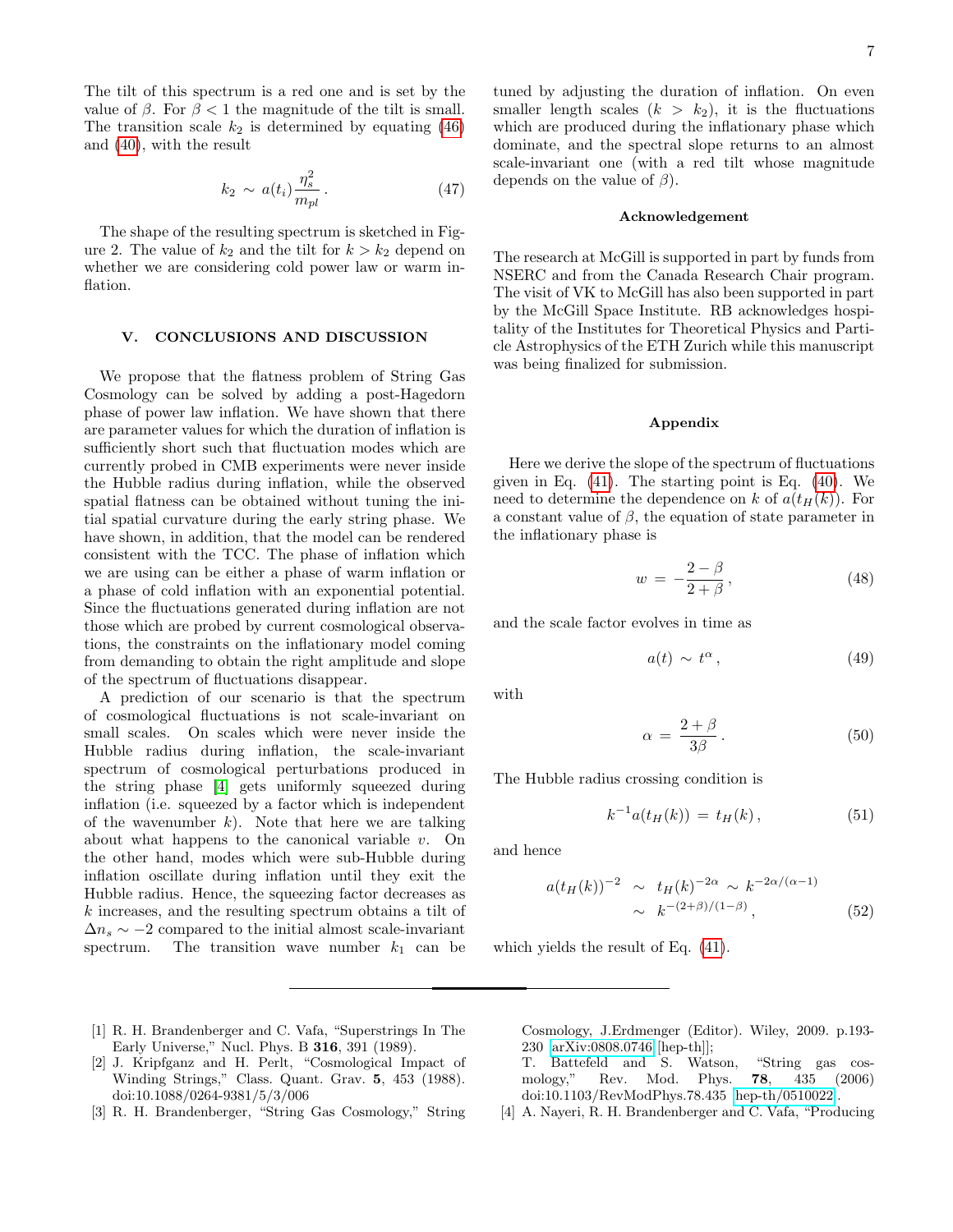

FIG. 2: Spectrum of cosmological perturbations in our model. The vertical axis is the dimensionless power spectrum, the horizontal axis is comoving wavenumber. On the largest scales  $k < k_1$  the spectrum is the unperturbed string gas cosmology spectrum, on intermediate scales  $k_1 < k < k_2$  the original string gas spectrum is damped during the time interval when the scale is inside the Hubble radius during the inflationary phase, but the fluctuations still dominate over those produced by warm inflation. Finally, for  $k > k_2$  it is the fluctuations produced during inflation which dominate.

a scale-invariant spectrum of perturbations in a Hagedorn phase of string cosmology," Phys. Rev. Lett. 97, 021302 (2006) doi:10.1103/PhysRevLett.97.021302 [\[hep](http://arxiv.org/abs/hep-th/0511140)[th/0511140\]](http://arxiv.org/abs/hep-th/0511140).

- <span id="page-7-0"></span>[5] R. H. Brandenberger, A. Nayeri, S. P. Patil and C. Vafa, "Tensor Modes from a Primordial Hagedorn Phase of String Cosmology," Phys. Rev. Lett. 98, 231302 (2007) doi:10.1103/PhysRevLett.98.231302 [\[hep-th/0604126\]](http://arxiv.org/abs/hep-th/0604126).
- <span id="page-7-1"></span>[6] R. Hagedorn, "Statistical thermodynamics of strong interactions at high-energies," Nuovo Cim. Suppl. 3, 147 (1965).
- <span id="page-7-4"></span>[7] T. Biswas, R. Brandenberger, A. Mazumdar and W. Siegel, "Non-perturbative Gravity, Hagedorn Bounce & CMB," JCAP 0712, 011 (2007) doi:10.1088/1475- 7516/2007/12/011 [\[hep-th/0610274\]](http://arxiv.org/abs/hep-th/0610274).
- <span id="page-7-5"></span>[8] R. Brandenberger, R. Costa, G. Franzmann and A. Weltman, "Dual spacetime and nonsingular string cosmology," Phys. Rev. D 98, no. 6, 063521 (2018) doi:10.1103/PhysRevD.98.063521 [\[arXiv:1805.06321](http://arxiv.org/abs/1805.06321) [hep-th]];

R. Brandenberger, R. Costa, G. Franzmann and A. Weltman, "T-dual cosmological solutions in double field theory," Phys. Rev. D 99, no. 2, 023531 (2019) doi:10.1103/PhysRevD.99.023531 [\[arXiv:1809.03482](http://arxiv.org/abs/1809.03482) [hep-th]];

H. Bernardo, R. Brandenberger and G. Franzmann, "T-dual cosmological solutions in double field theory. II.," Phys. Rev. D 99, no. 6, 063521 (2019) doi:10.1103/PhysRevD.99.063521 [\[arXiv:1901.01209](http://arxiv.org/abs/1901.01209) [hep-th]].

<span id="page-7-2"></span>[9] A. H. Guth, "The Inflationary Universe: A Possible Solution to the Horizon and Flatness Problems," Phys. Rev. D 23, 347 (1981) [Adv. Ser. Astrophys. Cosmol. 3, 139 (1987)]. doi:10.1103/PhysRevD.23.347;

R. Brout, F. Englert and E. Gunzig, "The Creation Of The Universe As A Quantum Phenomenon," Annals Phys. 115, 78 (1978);

A. A. Starobinsky, "A New Type Of Isotropic Cosmological Models Without Singularity," Phys. Lett. B 91, 99 (1980);

K. Sato, "First Order Phase Transition Of A Vacuum And Expansion Of The Universe," Mon. Not. Roy. Astron. Soc. 195, 467 (1981).

- <span id="page-7-3"></span>[10] V. Mukhanov and G. Chibisov, "Quantum Fluctuation And Nonsingular Universe. (In Russian)," JETP Lett. 33, 532 (1981) [Pisma Zh. Eksp. Teor. Fiz. 33, 549 (1981)].
- <span id="page-7-6"></span>[11] A. Bedroya and C. Vafa, "Trans-Planckian Censorship and the Swampland," [arXiv:1909.11063](http://arxiv.org/abs/1909.11063) [hep-th].
- <span id="page-7-7"></span>[12] A. Bedroya, R. Brandenberger, M. Loverde and C. Vafa, "Trans-Planckian Censorship and Inflationary Cosmology," [arXiv:1909.11106](http://arxiv.org/abs/1909.11106) [hep-th].
- <span id="page-7-8"></span>[13] V. Kamali and R. Brandenberger "Relaxing the TCC Bound on Inflationary Cosmology? " [arXiv:2001.00040.](http://arxiv.org/abs/2001.00040)
- <span id="page-7-9"></span>[14] S. Mizuno, S. Mukohyama, S. Pi and Y. L. Zhang, "Universal Upper Bound on the Inflationary Energy Scale from the Trans-Planckian Censorship Conjecture," [arXiv:1910.02979](http://arxiv.org/abs/1910.02979) [astro-ph.CO]; M. Dhuria and G. Goswami, "Trans-Planckian Cen-

sorship Conjecture and Non-thermal post-inflationary history," [arXiv:1910.06233](http://arxiv.org/abs/1910.06233) [astro-ph.CO];

M. Torabian, "Non-Standard Cosmological Models and the trans-Planckian Censorship Conjecture," [arXiv:1910.06867](http://arxiv.org/abs/1910.06867) [hep-th];

H. H. Li, G. Ye, Y. Cai and Y. S. Piao, "Trans-Planckian censorship of multi-stage inflation and dark energy,"